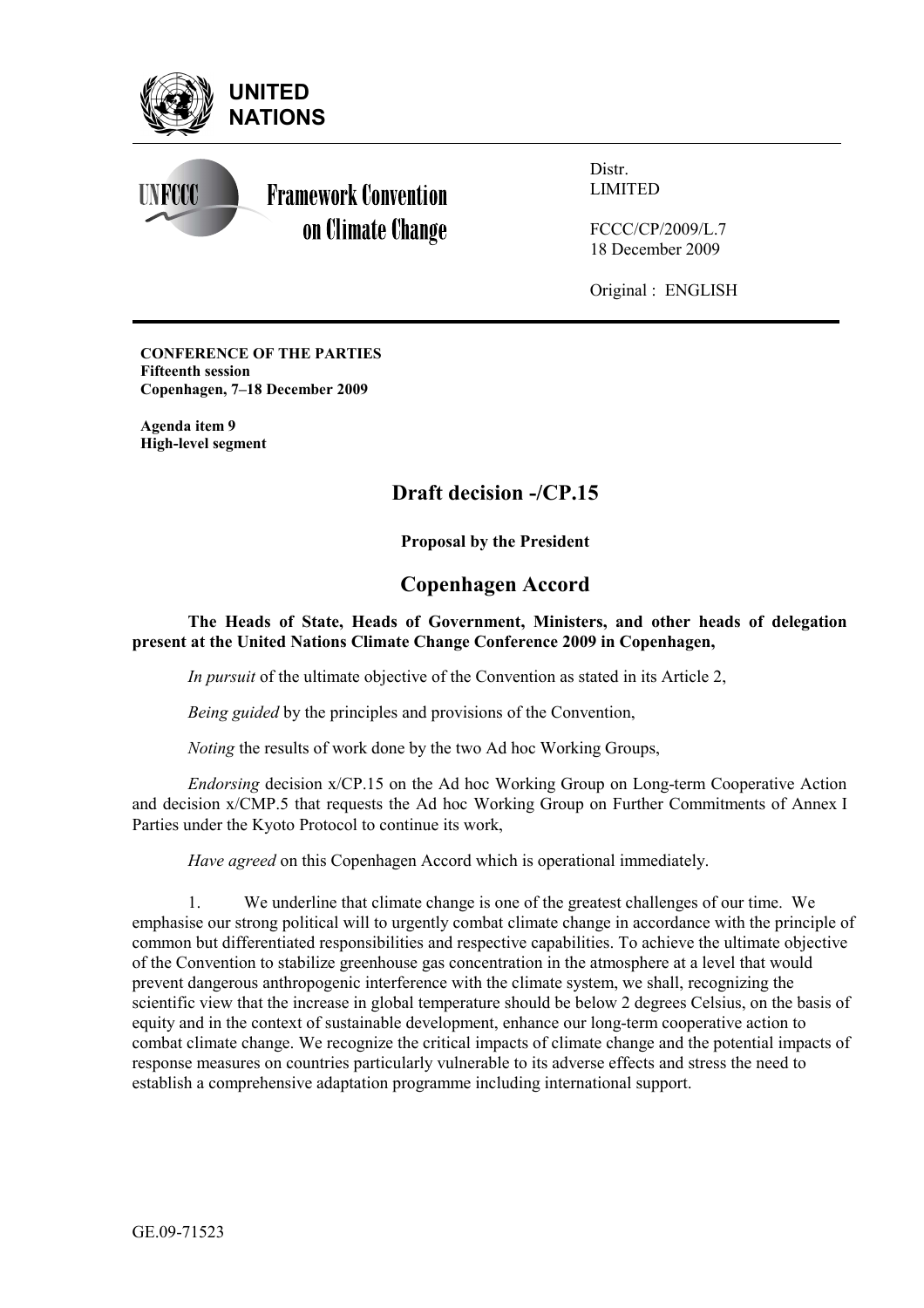2. We agree that deep cuts in global emissions are required according to science, and as documented by the IPCC Fourth Assessment Report with a view to reduce global emissions so as to hold the increase in global temperature below 2 degrees Celsius, and take action to meet this objective consistent with science and on the basis of equity. We should cooperate in achieving the peaking of global and national emissions as soon as possible, recognizing that the time frame for peaking will be longer in developing countries and bearing in mind that social and economic development and poverty eradication are the first and overriding priorities of developing countries and that a low-emission development strategy is indispensable to sustainable development.

3. Adaptation to the adverse effects of climate change and the potential impacts of response measures is a challenge faced by all countries. Enhanced action and international cooperation on adaptation is urgently required to ensure the implementation of the Convention by enabling and supporting the implementation of adaptation actions aimed at reducing vulnerability and building resilience in developing countries, especially in those that are particularly vulnerable, especially least developed countries, small island developing States and Africa. We agree that developed countries shall provide adequate, predictable and sustainable financial resources, technology and capacity-building to support the implementation of adaptation action in developing countries.

4. Annex I Parties commit to implement individually or jointly the quantified economywide emissions targets for 2020, to be submitted in the format given in Appendix I by Annex I Parties to the secretariat by 31 January 2010 for compilation in an INF document. Annex I Parties that are Party to the Kyoto Protocol will thereby further strengthen the emissions reductions initiated by the Kyoto Protocol. Delivery of reductions and financing by developed countries will be measured, reported and verified in accordance with existing and any further guidelines adopted by the Conference of the Parties, and will ensure that accounting of such targets and finance is rigorous, robust and transparent.

5. Non-Annex I Parties to the Convention will implement mitigation actions, including those to be submitted to the secretariat by non-Annex I Parties in the format given in Appendix II by 31 January 2010, for compilation in an INF document, consistent with Article 4.1 and Article 4.7 and in the context of sustainable development. Least developed countries and small island developing States may undertake actions voluntarily and on the basis of support. Mitigation actions subsequently taken and envisaged by Non-Annex I Parties, including national inventory reports, shall be communicated through national communications consistent with Article 12.1(b) every two years on the basis of guidelines to be adopted by the Conference of the Parties. Those mitigation actions in national communications or otherwise communicated to the Secretariat will be added to the list in appendix II. Mitigation actions taken by Non-Annex I Parties will be subject to their domestic measurement, reporting and verification the result of which will be reported through their national communications every two years. Non-Annex I Parties will communicate information on the implementation of their actions through National Communications, with provisions for international consultations and analysis under clearly defined guidelines that will ensure that national sovereignty is respected. Nationally appropriate mitigation actions seeking international support will be recorded in a registry along with relevant technology, finance and capacity building support. Those actions supported will be added to the list in appendix II. These supported nationally appropriate mitigation actions will be subject to international measurement, reporting and verification in accordance with guidelines adopted by the Conference of the Parties.

6. We recognize the crucial role of reducing emission from deforestation and forest degradation and the need to enhance removals of greenhouse gas emission by forests and agree on the need to provide positive incentives to such actions through the immediate establishment of a mechanism including REDD-plus, to enable the mobilization of financial resources from developed countries.

7. We decide to pursue various approaches, including opportunities to use markets, to enhance the cost-effectiveness of, and to promote mitigation actions. Developing countries, especially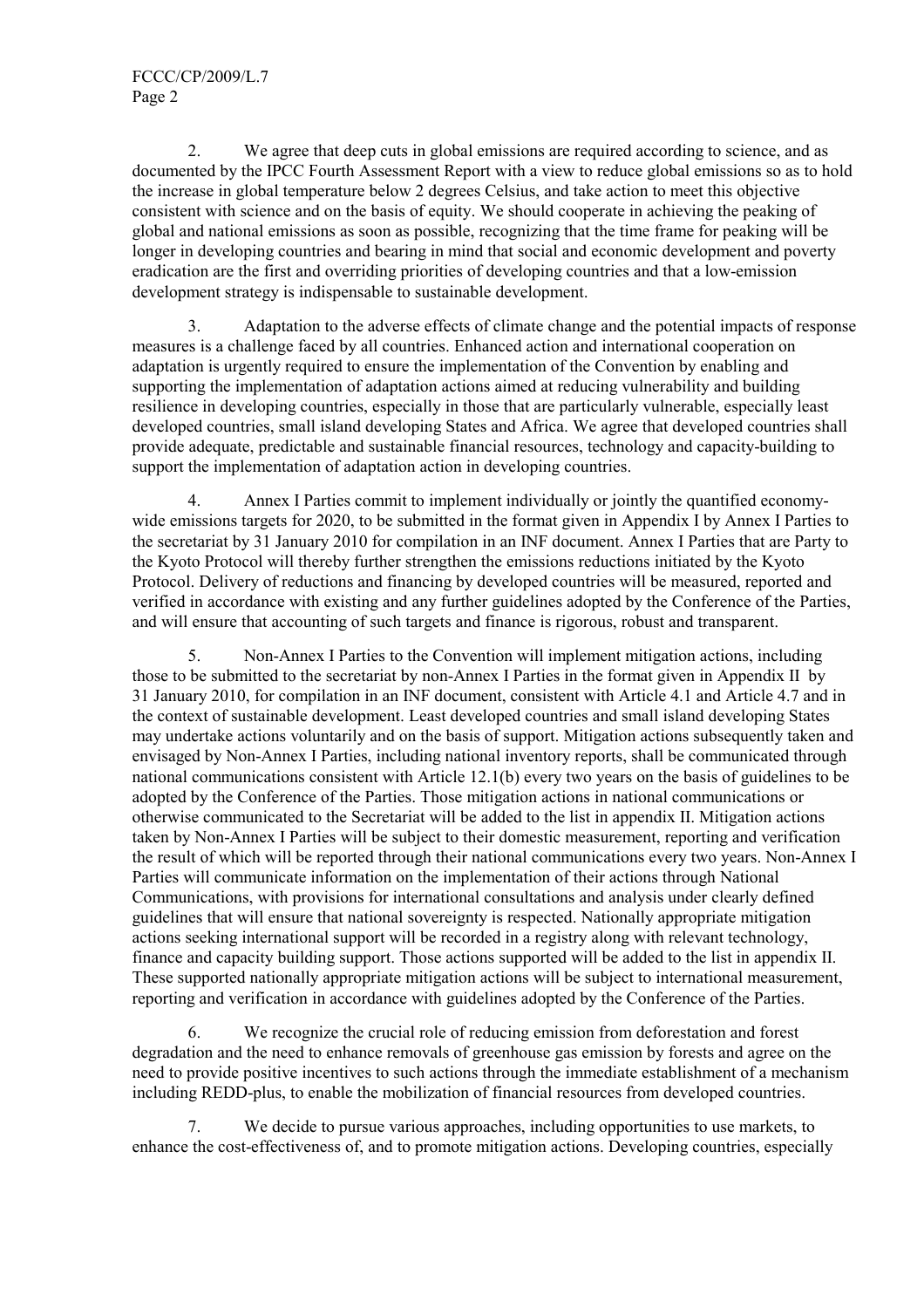those with low emitting economies should be provided incentives to continue to develop on a low emission pathway.

8. Scaled up, new and additional, predictable and adequate funding as well as improved access shall be provided to developing countries, in accordance with the relevant provisions of the Convention, to enable and support enhanced action on mitigation, including substantial finance to reduce emissions from deforestation and forest degradation (REDD-plus), adaptation, technology development and transfer and capacity-building, for enhanced implementation of the Convention. The collective commitment by developed countries is to provide new and additional resources, including forestry and investments through international institutions, approaching USD 30 billion for the period  $2010 - 2012$ with balanced allocation between adaptation and mitigation. Funding for adaptation will be prioritized for the most vulnerable developing countries, such as the least developed countries, small island developing States and Africa. In the context of meaningful mitigation actions and transparency on implementation, developed countries commit to a goal of mobilizing jointly USD 100 billion dollars a year by 2020 to address the needs of developing countries. This funding will come from a wide variety of sources, public and private, bilateral and multilateral, including alternative sources of finance. New multilateral funding for adaptation will be delivered through effective and efficient fund arrangements, with a governance structure providing for equal representation of developed and developing countries. A significant portion of such funding should flow through the Copenhagen Green Climate Fund.

9. To this end, a High Level Panel will be established under the guidance of and accountable to the Conference of the Parties to study the contribution of the potential sources of revenue, including alternative sources of finance, towards meeting this goal.

10. We decide that the Copenhagen Green Climate Fund shall be established as an operating entity of the financial mechanism of the Convention to support projects, programme, policies and other activities in developing countries related to mitigation including REDD-plus, adaptation, capacitybuilding, technology development and transfer.

11. In order to enhance action on development and transfer of technology we decide to establish a Technology Mechanism to accelerate technology development and transfer in support of action on adaptation and mitigation that will be guided by a country-driven approach and be based on national circumstances and priorities.

12. We call for an assessment of the implementation of this Accord to be completed by 2015, including in light of the Convention's ultimate objective. This would include consideration of strengthening the long-term goal referencing various matters presented by the science, including in relation to temperature rises of 1.5 degrees Celsius.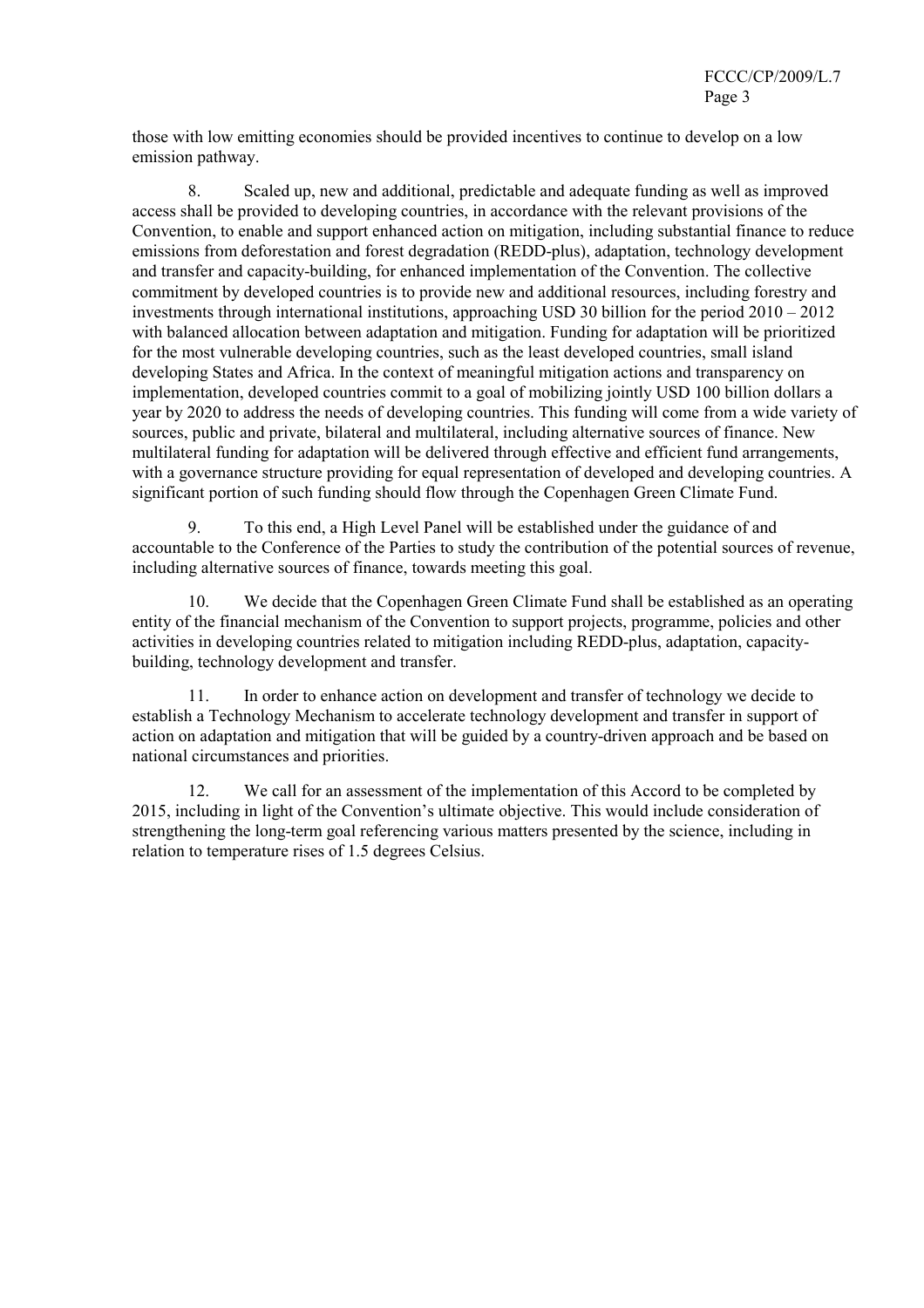### APPENDIX I

| <b>Annex I Parties</b> | <b>Quantified economy-wide emissions targets for 2020</b><br>Emissions reduction in 2020 Base year |  |
|------------------------|----------------------------------------------------------------------------------------------------|--|
|                        |                                                                                                    |  |
|                        |                                                                                                    |  |
|                        |                                                                                                    |  |
|                        |                                                                                                    |  |
|                        |                                                                                                    |  |
|                        |                                                                                                    |  |
|                        |                                                                                                    |  |
|                        |                                                                                                    |  |
|                        |                                                                                                    |  |
|                        |                                                                                                    |  |
|                        |                                                                                                    |  |
|                        |                                                                                                    |  |
|                        |                                                                                                    |  |
|                        |                                                                                                    |  |
|                        |                                                                                                    |  |
|                        |                                                                                                    |  |
|                        |                                                                                                    |  |
|                        |                                                                                                    |  |
|                        |                                                                                                    |  |
|                        |                                                                                                    |  |
|                        |                                                                                                    |  |
|                        |                                                                                                    |  |
|                        |                                                                                                    |  |
|                        |                                                                                                    |  |
|                        |                                                                                                    |  |
|                        |                                                                                                    |  |
|                        |                                                                                                    |  |
|                        |                                                                                                    |  |

# **Quantified economy-wide emissions targets for 2020**